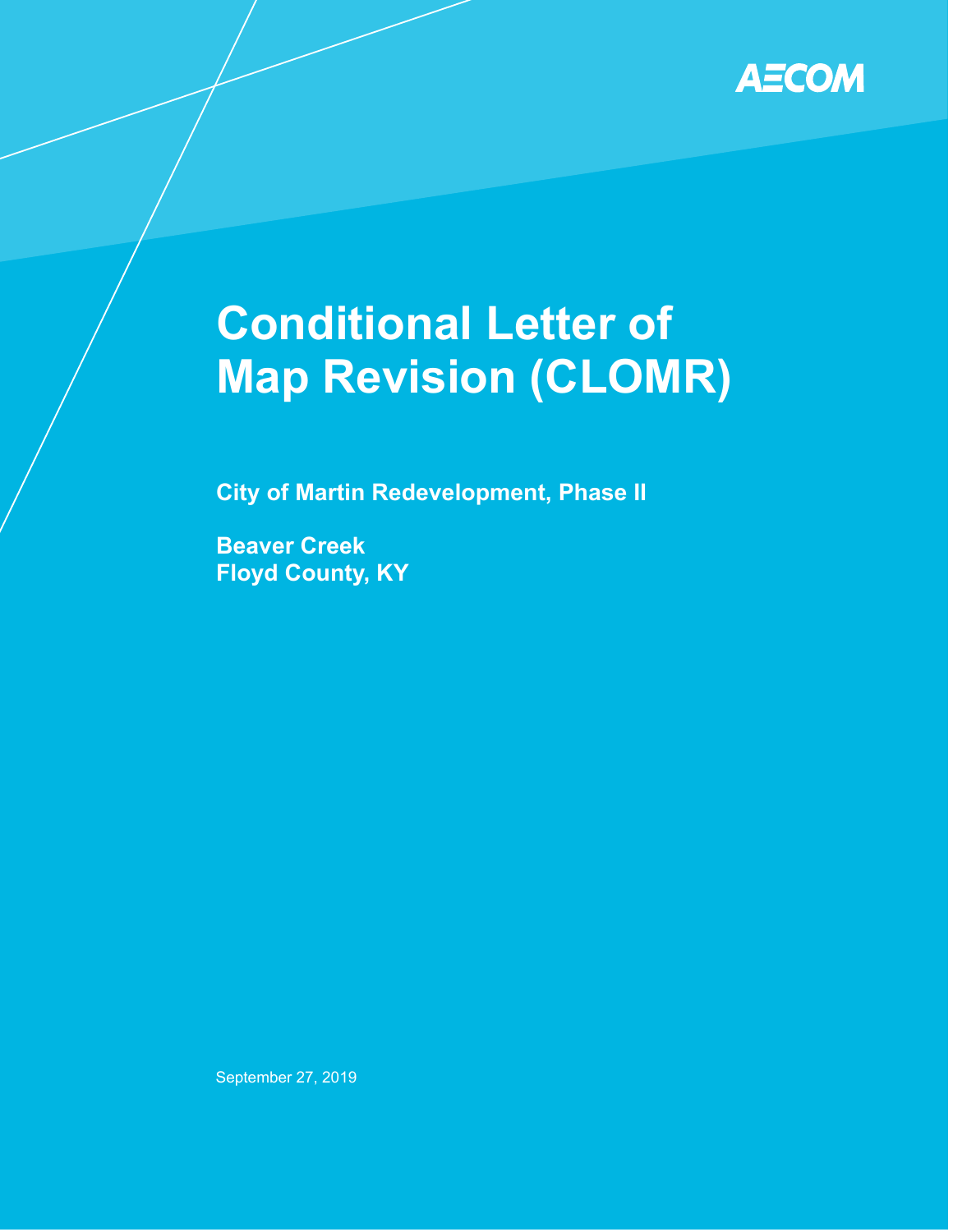## **Conditional Letter of Map Revision (CLOMR)**

 **City of Martin Redevelopment, Phase II** 

 U.S. Army Corps of Engineers, Huntington District Prepared for:

 Germantown, MD 20876 Prepared by: AECOM 12420 Milestone Center Drive Suite 150

 T: +1 (301) 820 3000 F: +1 (301) 820 3009

[aecom.com](https://aecom.com)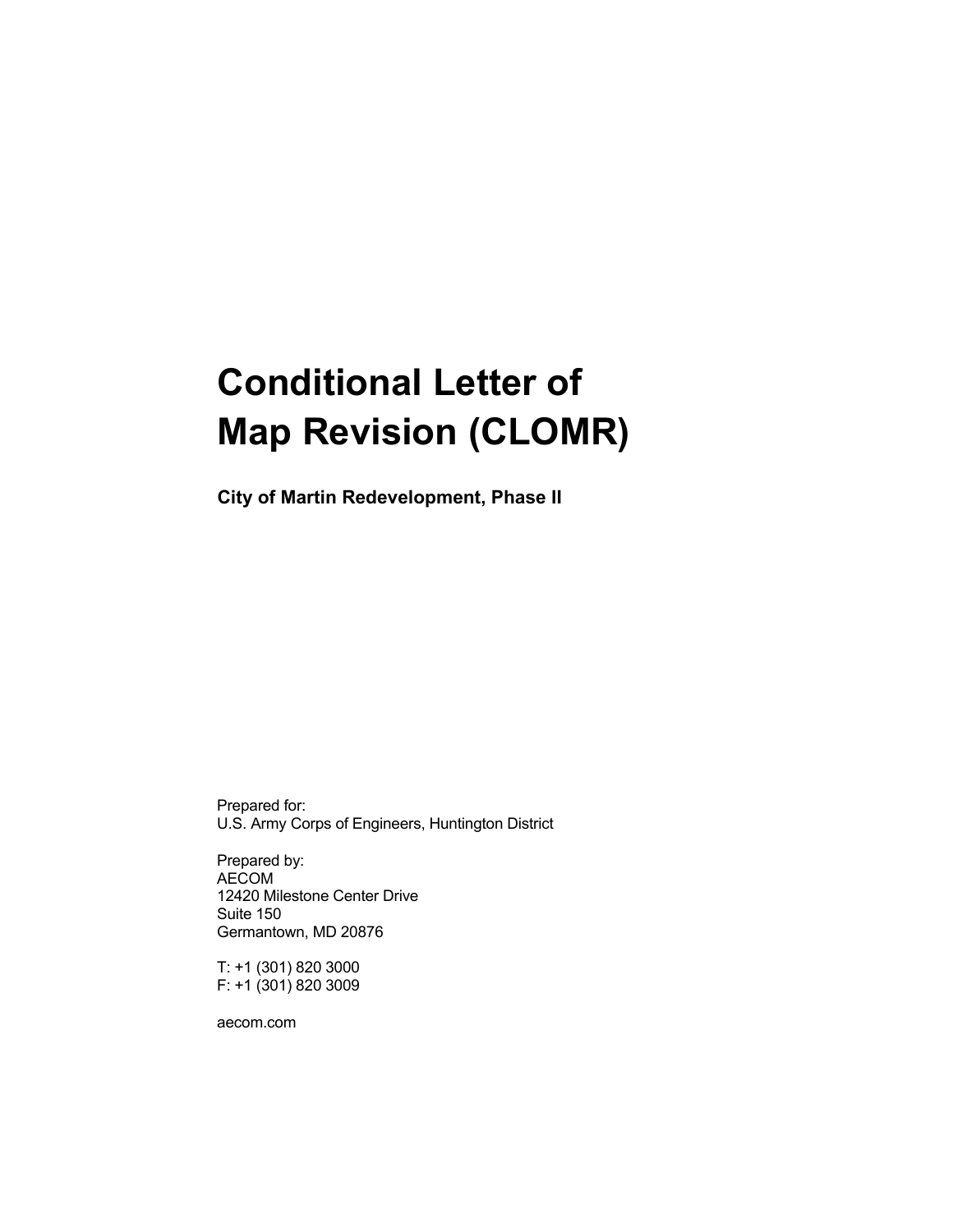## **Table of Contents**

| 1            |               |  |      |  |
|--------------|---------------|--|------|--|
| $\mathbf{2}$ |               |  |      |  |
|              | 2.1           |  |      |  |
|              | $2.2^{\circ}$ |  |      |  |
|              | 2.3           |  |      |  |
| 3            |               |  |      |  |
| 4            |               |  |      |  |
| 5            |               |  | .5-1 |  |

#### **List of Figures**

|--|

#### **List of Tables**

| Table 3: BFE Comparisons between the Effective, Existing, and Proposed Conditions3-1 |  |
|--------------------------------------------------------------------------------------|--|

#### **List of Appendices**

- Appendix A: FIRM Panel 21071C0184E
- Appendix B: Grading Plans for the Proposed Fill
- Appendix C: Applicable MT-2 Application Forms Related to the CLOMR
- Appendix D: Effective, Existing, and Proposed Conditions HEC-RAS Models (Digital Format)
- Appendix E: 100-year and 500-year Floodplains and Floodway Shapefiles for Effective, Existing, and Proposed Conditions
- Appendix F: Work Maps Incorporating the Updated Results and Updated FIRM
- Appendix G: Annotated FIRM
- Appendix H: Draft Legal Notification to the Community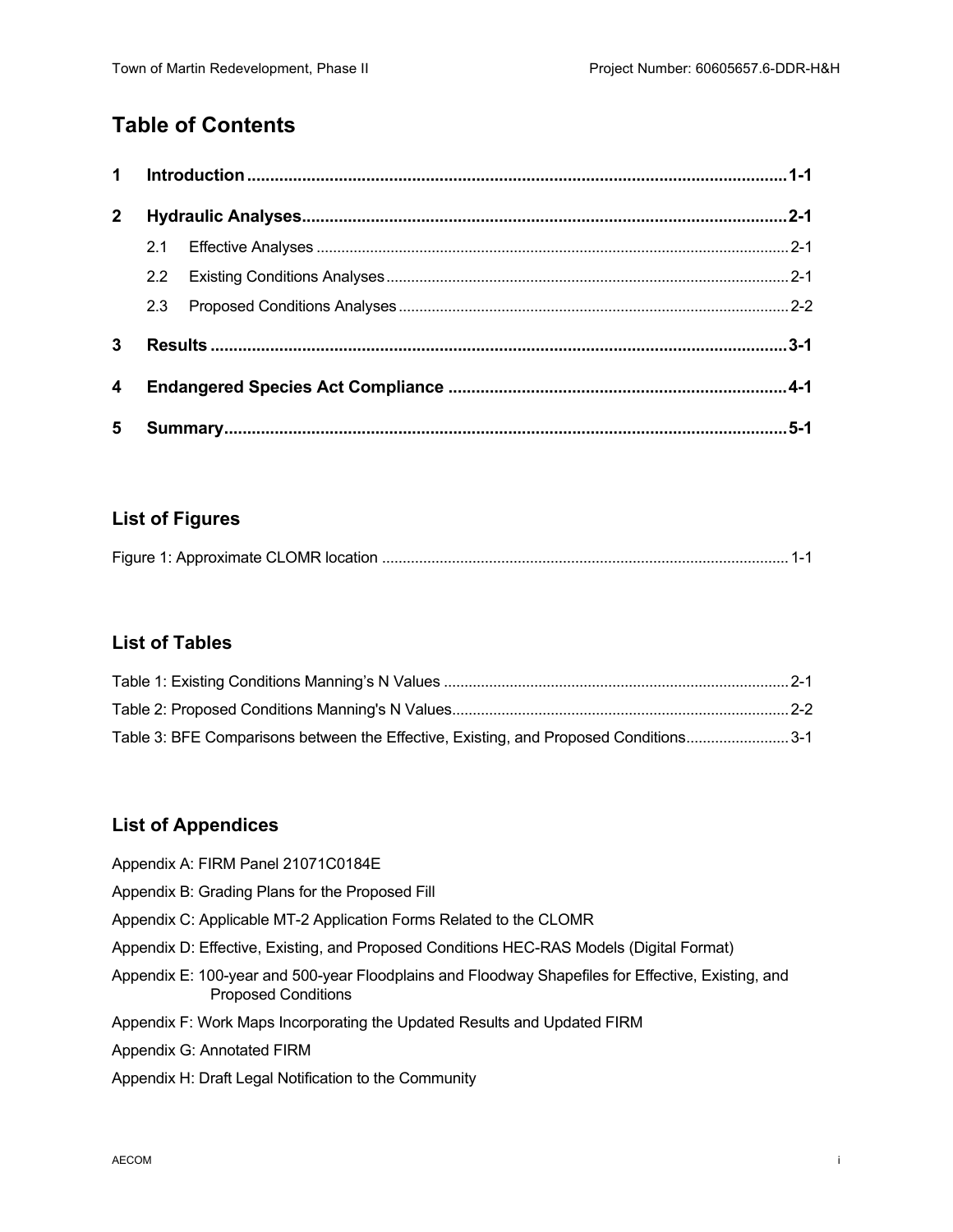## <span id="page-3-0"></span>**1 Introduction**

 The City of Martin is situated in the geographic center of Floyd County in Eastern Kentucky. The city was developed along the banks of Beaver Creek, a tributary of the Levisa Fork of the Big Sandy River, and is approximately 5 miles upstream from the confluence of Beaver Creek with Levisa Fork. The total upstream drainage area encompasses approximately 240.2 square miles of mountainous terrain.

 As a direct result of the April 1977 flood, the United States Army Corps of Engineers (USACE) created the Town of Martin Nonstructural Project to facilitate nonstructural flood damage reduction measures. According to Geological Survey Professional Paper 1098: Flood of April 1977 in the Appalachian Region of Kentucky, Tennessee, Virginia, and West Virginia, prepared jointly by the U.S. Geological Survey and the National Oceanic and Atmospheric Administration, the flood of April 1977 caused 22 deaths and more than \$400 million in damages. The Energy and Water Development Appropriations Act of 1981 (Public Law 96-367) authorized the development of flood protection measures for the Levisa and Tug Forks of the Big Sandy River. At Federal expense, the Secretary of the Army, through the Chief of Engineers, is directed to design and construct flood damage reduction measures in areas that were impacted by flood, specifically the flood of April 1977. The flood of May 1984 spurred Public Law 98- 332, which authorized funding to this end.

 This report summarizes a proposed project that is part of Phase II of the Town of Martin Beaver Creek. The proposed project is Management Agency (FEMA) Flood Insurance Rate Map (FIRM) panel 21071C0184E, effective September 16, 2015. The location of this project is shown in Figure 1 and the effective FIRM is included as Appendix A. Nonstructural Redevelopment Project along located on Federal Emergency

 redevelopment areas are within the Special or 100-year flood elevation, a portion will be raised by placing fill from approximately 1,460 feet downstream of State Highway 3190 to approximately 90 feet upstream of the confluence of Buck Branch along Beaver Creek. Grading plans for the As shown on the current effective map, the Flood Hazard Area. To provide developable land above the Base Flood Elevation (BFE), proposed fill are provided in Appendix B.



 **Figure 1: Approximate CLOMR location** Current plans are to elevate the roadway in its existing horizontal location. During

 construction, a detour to connect KY-1428 to the proposed Phase II site will be created and is anticipated to be incorporated as an additional street upon completion of construction. Additional construction includes an approximately 530-foot precast box culvert to extend through the proposed fill, below the detour and relocated KY-1428, to a rock-lined channel to convey the drainage to Beaver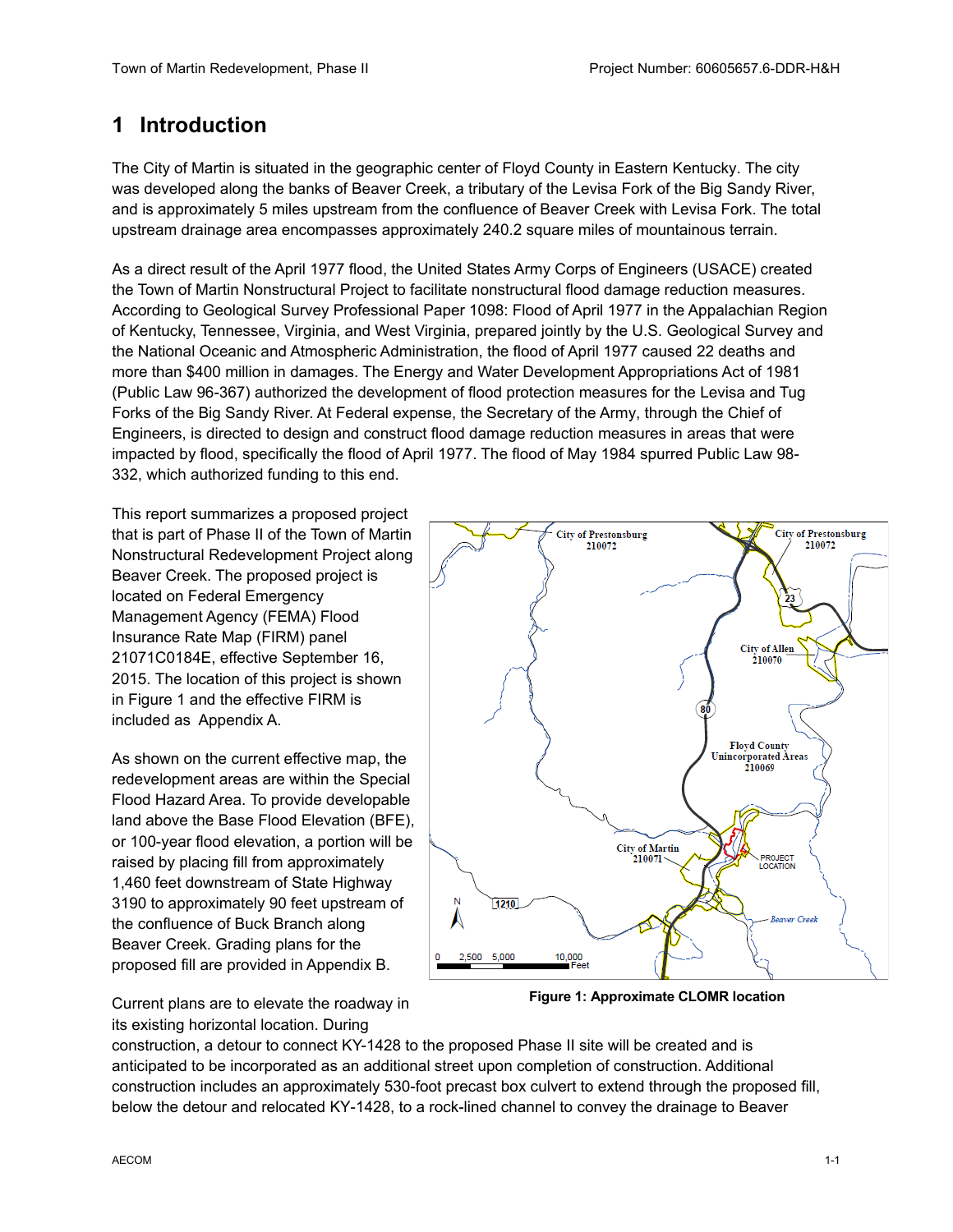Creek. Properties within the downtown area that will be affected by the placement of fill will be acquired and demolished. Once these areas have been acquired, the bridge on Water Street, which crosses Beaver Creek, will be removed, including abutments and piers.

 The purpose of this report is to present the data required to support a Conditional Letter of Map Revision (CLOMR) request by USACE, on behalf of the City of Martin, Kentucky. The new study contains a hydraulic analysis, which was used to map the floodway and 100-year and 500-year floodplains for existing and proposed conditions. The applicable MT-2 application forms related to the CLOMR are provided in Appendix C.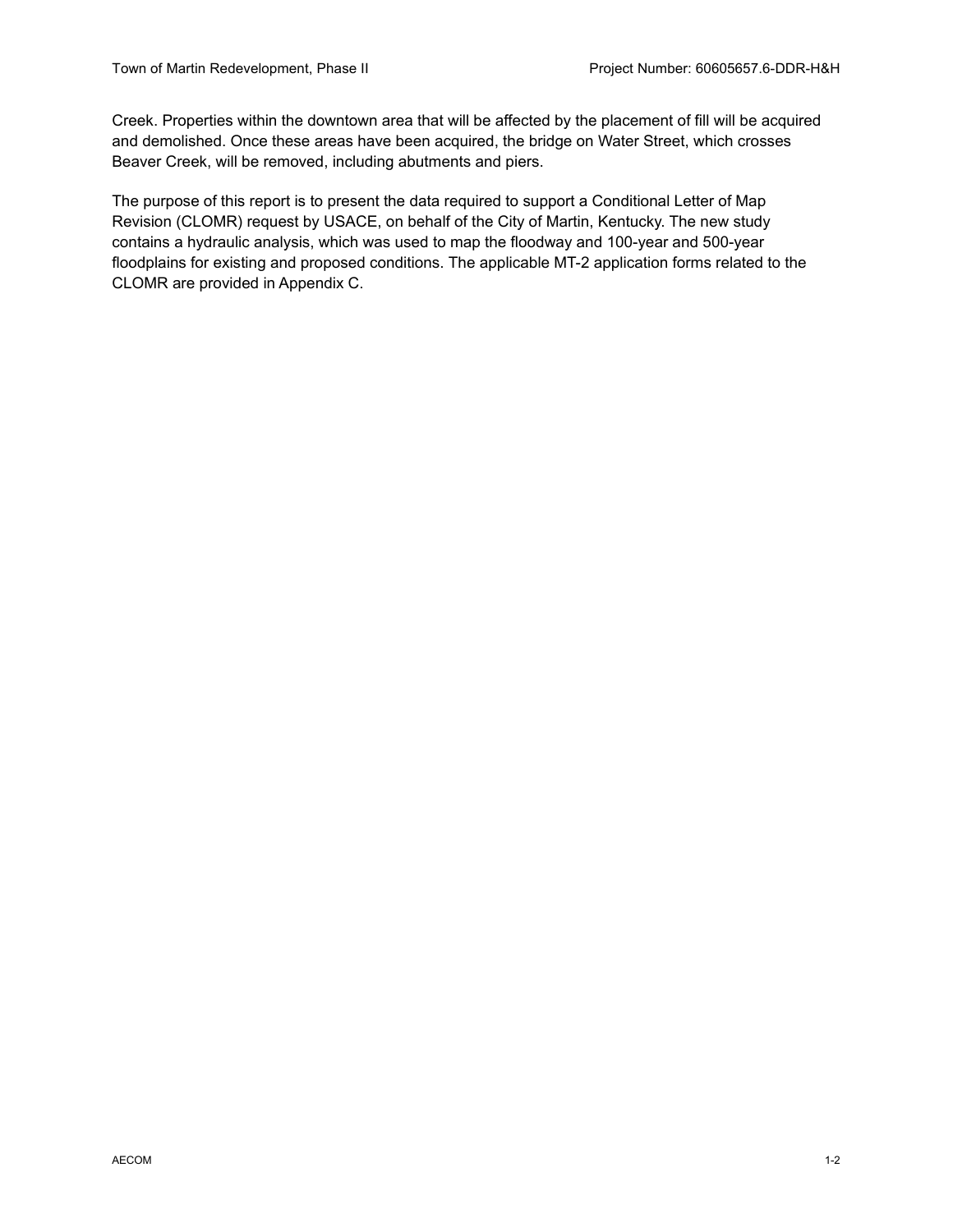## <span id="page-5-0"></span>**2 Hydraulic Analyses**

#### <span id="page-5-1"></span>**2.1 Effective Analyses**

 The current effective Flood Insurance Flood Study (FIS) for Beaver Creek is part of the Floyd County, Kentucky, FIS dated September 16, 2015. Beaver Creek was studied in 2004 under Contract No. DACW69-03-D-0025 as part of the Levisa Fork Tributaries Flood Study in Floyd County, Kentucky, for USACE, Huntington District. The 7.2 miles of streamline, extending from the confluence with Levisa Fork (downstream limit) to the confluence of Left Fork Beaver Creek and Right Fork Beaver Creek (upstream limit), was studied using detailed methods. The Hydrologic Engineering Center – River Analysis System (HEC-RAS) computer program, developed by USACE, was used to perform the one- dimensional, steady flow hydraulic analysis. The 2-, 5-, 10-, 25-, 50-, 100-, and 500-year annual chance storms were studied, as well as the April 1977 storm for calibration. Cross sections were developed using the ArcGIS extension tool, HEC-GeoRAS, from a blend of survey and Triangulated Irregular Network (TIN) information. The initial cross section geometry was in dual units (where the horizontal was in meters and the vertical elevations was in feet) and modified to convert all horizontal units from meters to feet. This was the USACE model FEMA used to create the effective hydraulic model that is the basis of the 2015 FIS for Beaver Creek. As shown on the FIRM Panel 21071C0184E, provided in Appendix C, Beaver Creek is designated as Zone AE with a floodway.

#### <span id="page-5-2"></span>**2.2 Existing Conditions Analyses**

 effective HEC-RAS model with new topographic and landcover data. The 10-, 50-, 100-, and 500- year annual chance storm events were studied. The study area is approximately 0.45 mile along Beaver Creek within the City of Martin. The upstream limit of the study is approximately 140 feet downstream of The New Bridge at Cross Section [3,1257.01](https://3,1257.01) from the HEC-RAS model and the downstream limit is approximately 2,510 feet downstream of The New Bridge at Cross Section [2,8889.76](https://2,8889.76). Pre-construction conditions (existing conditions) were analyzed by updating the study area within the

 Updated topographic data was obtained from the Kentucky Geography Network website, KyGeoNet. The most recent topographic data within Floyd County was 5-foot Digital Elevation Model (DEM) tiles. Four 1 square mile tiles (N123E402, N123E403, N124E402, and N124E403) were downloaded and mosaicked together in ArcGIS. Overbank cross section geometry for Cross Sections [3,1257.01](https://3,1257.01) through [2,8889.76](https://2,8889.76) were updated using HEC-GeoRAS. Channel geometry was kept the same as effective since it was based on survey data. Ineffective areas were modified from the effective model based on updates to the terrain and engineering judgment.

<span id="page-5-3"></span>to the terrain and engineering judgment.<br>Manning's roughness coefficients (n values) for the right overbank were re-evaluated and updated based on current aerial images. Manning's n values for existing conditions are shown in Table 1.

| <b>Land Use Type</b> | <b>Manning s N</b> |  |  |
|----------------------|--------------------|--|--|
| Channel              | 0.050              |  |  |
| Residential          | 0.080              |  |  |
| Open Green Space     | 0.035              |  |  |
| Forest               | 0.100              |  |  |
| Roadway              | 0.025              |  |  |

#### **Table 1: Existing Conditions Manning's N Values**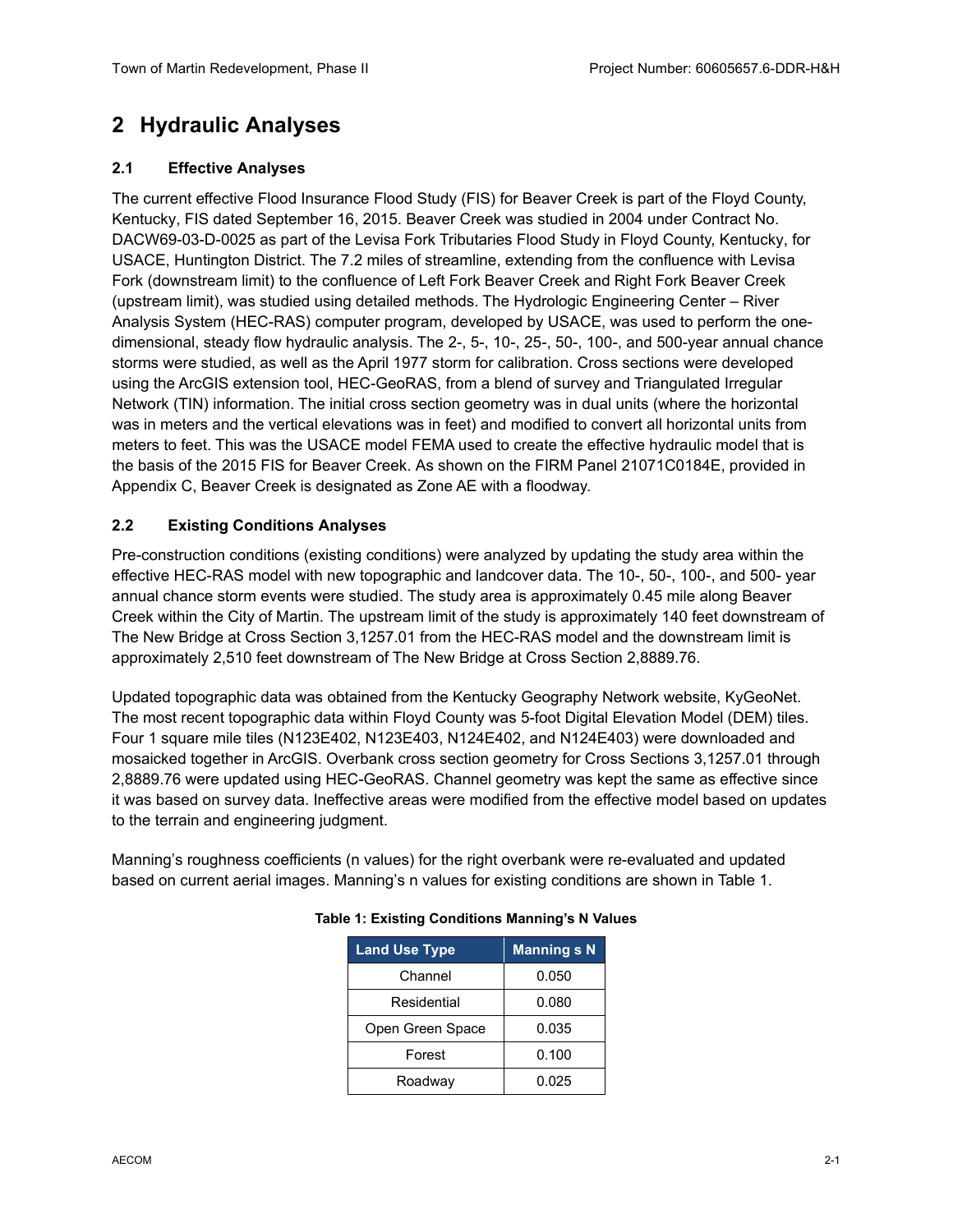Optimization for the existing conditions floodway was attempted by adjusting the location of the encroachments within the project area. The purpose was to evaluate whether the proposed project extents could be removed from the existing conditions floodway. This effort was not successful, as surcharges in several locations exceed the 1-foot FEMA-regulated threshold.

#### <span id="page-6-0"></span>**2.3 Proposed Conditions Analyses**

 A proposed conditions hydraulic model was developed to reflect Phase II of the Town of Martin Redevelopment project. The proposed project consists of relocating portions of the downtown area, raising the downtown elevation to above the 100-year flood elevation (1% annual chance flood), and redeveloping on the raised surface. The existing conditions model was modified to reflect proposed project conditions.

 The following revisions have been made to the existing conditions HEC-RAS model to produce the proposed conditions model:

- • Removed Water Street Bridge at Cross Section [3,0402.53](https://3,0402.53) (identified as "BBV04 Concrete Bridge" in the model).
- Incorporated the proposed graded fill and access road into the existing conditions topography.
- <span id="page-6-1"></span> changing select residential areas to open green space and adding appropriate Manning's n values for the proposed access road and new road. Specific values used are shown in Table 2. • Modified the Manning's n values to incorporate proposed changes to the landscape, including

| <b>Land Use Type</b>       | <b>Manning s N</b> |  |  |
|----------------------------|--------------------|--|--|
| Channel                    | 0.050              |  |  |
| Residential                | 0.080              |  |  |
| Open Green Space           | 0.035              |  |  |
| Forest                     | 0.100              |  |  |
| Roadway                    | 0.025              |  |  |
| Proposed Roadway<br>Slopes | 0.045              |  |  |

#### **Table 2: Proposed Conditions Manning's N Values**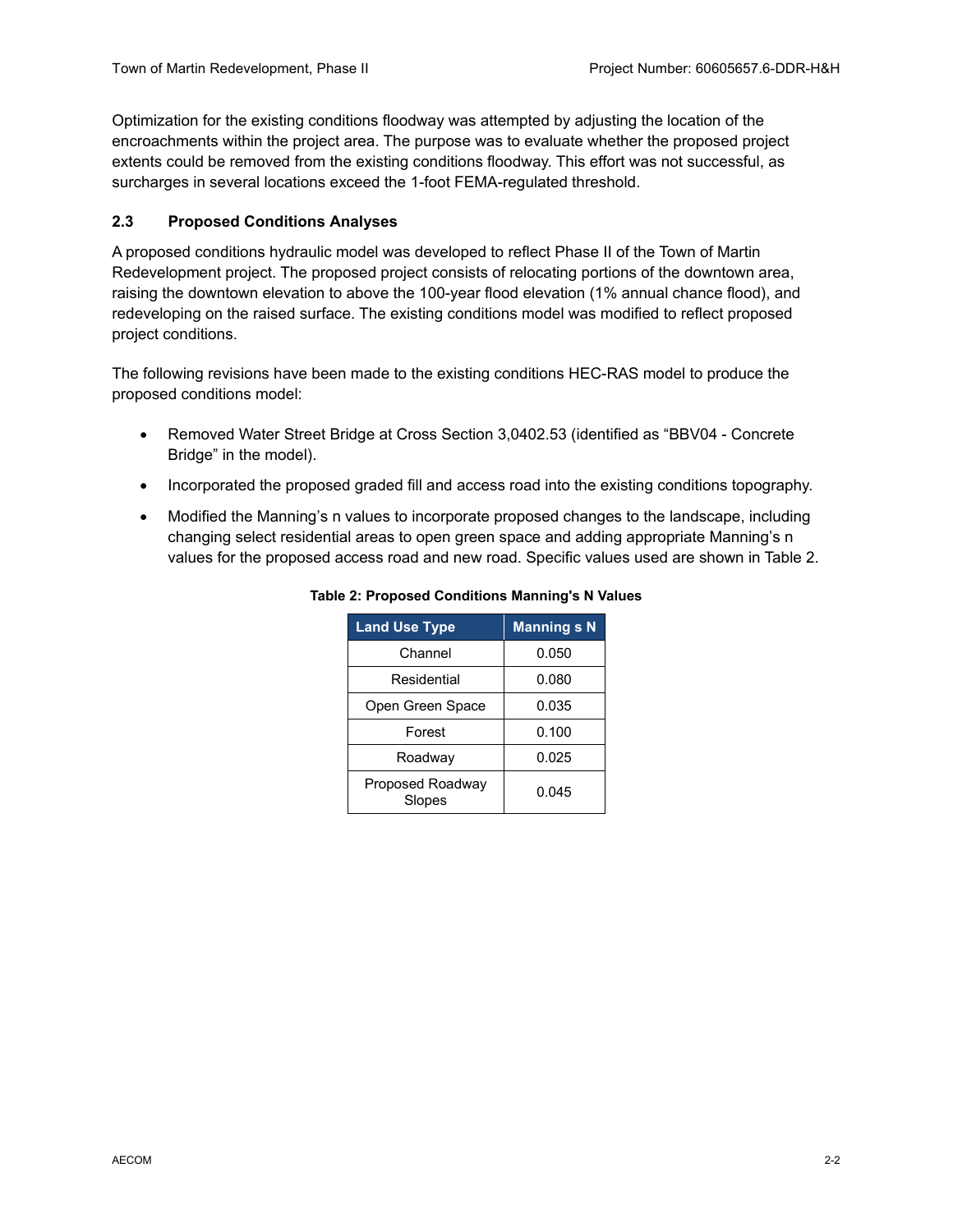## <span id="page-7-0"></span> **3 Results**

 The effective, existing, and proposed conditions HEC-RAS models are provided in digital format in Appendix D. Resulting 100-year and 500-year floodplains and floodway shapefiles for the three conditions are provided in Appendix E. Work maps incorporating the updated results are shown in Appendix F. Comparison of the BFEs within the study area between the effective, existing, and proposed conditions is shown in Table 3.

<span id="page-7-1"></span>

| <b>Stationing</b>                       | <b>Effective</b><br>BFE (ft) | <b>Existing</b><br>BFE (ft) | <b>Proposed BFE</b><br>(f <sup>t</sup> )     | <b>Proposed BFE</b><br><b>Effective BFE</b> (ft) | <b>Proposed BFE</b><br><b>Existing BFE (ft)</b> |
|-----------------------------------------|------------------------------|-----------------------------|----------------------------------------------|--------------------------------------------------|-------------------------------------------------|
| 3.1257.01<br>(proposed<br>$u/s$ tie-in) | 658.56                       | 658.46                      | 658.39                                       | $-0.17$                                          | $-0.07$                                         |
| 3,1038.95                               | 658.55                       | 658.45                      | 658.36                                       | $-0.19$                                          | $-0.09$                                         |
| 3,0815.49                               | 658.53                       | 658.43                      | 658.31                                       | $-0.22$                                          | $-0.12$                                         |
| 3,0612.48<br>(XS T)                     | 658.45                       | 658.36                      | 658.24                                       | $-0.21$                                          | $-0.12$                                         |
| 3,0415.53                               | 658.43                       | 658.32                      | 658.17                                       | $-0.26$                                          | $-0.15$                                         |
| 3,0402.53                               | Water Street Bridge          |                             | <b>Water Street</b><br><b>Bridge Removed</b> | <b>Water Street</b><br><b>Bridge Removed</b>     | <b>Water Street</b><br><b>Bridge Removed</b>    |
| 3,0361.2                                | 658.25                       | 658.20                      | 658.13                                       | $-0.12$                                          | $-0.07$                                         |
| 3,0182.35                               | 658.13                       | 658.10                      | 658.06                                       | $-0.07$                                          | $-0.04$                                         |
| 2.9847.6                                | 657.92                       | 657.89                      | 657.84                                       | $-0.08$                                          | $-0.05$                                         |
| 2.9529.95<br>(XS S)                     | 657.64                       | 657.69                      | 657.57                                       | $-0.07$                                          | $-0.12$                                         |
| 2,9199.31                               | 657.46                       | 657.55                      | 657.50                                       | 0.04                                             | $-0.05$                                         |
| 2,8889.76<br>(proposed<br>$d/s$ tie-in) | 657.12                       | 657.10                      | 657.02                                       | $-0.1$                                           | $-0.08$                                         |

| Table 3: BFE Comparisons between the Effective, Existing, and Proposed Conditions |  |  |  |  |  |
|-----------------------------------------------------------------------------------|--|--|--|--|--|
|-----------------------------------------------------------------------------------|--|--|--|--|--|

1 BFE – Base Flood Elevation; d/s = downstream; ft = feet; u/s = upstream; XS = cross section

 Proposed condition BFEs are lower than existing condition BFEs with a range of 0.04 to 0.15 foot, indicating that the project will result in no rise of the BFE. This is consistent between the proposed conditions and effective with an exception at cross section [2,9199.31,](https://2,9199.31) where the proposed conditions BFE is 0.04 foot higher. The higher BFE is likely attributed to updated Manning's n values, which are higher in some locations, and the implementation of more recent overbank topography.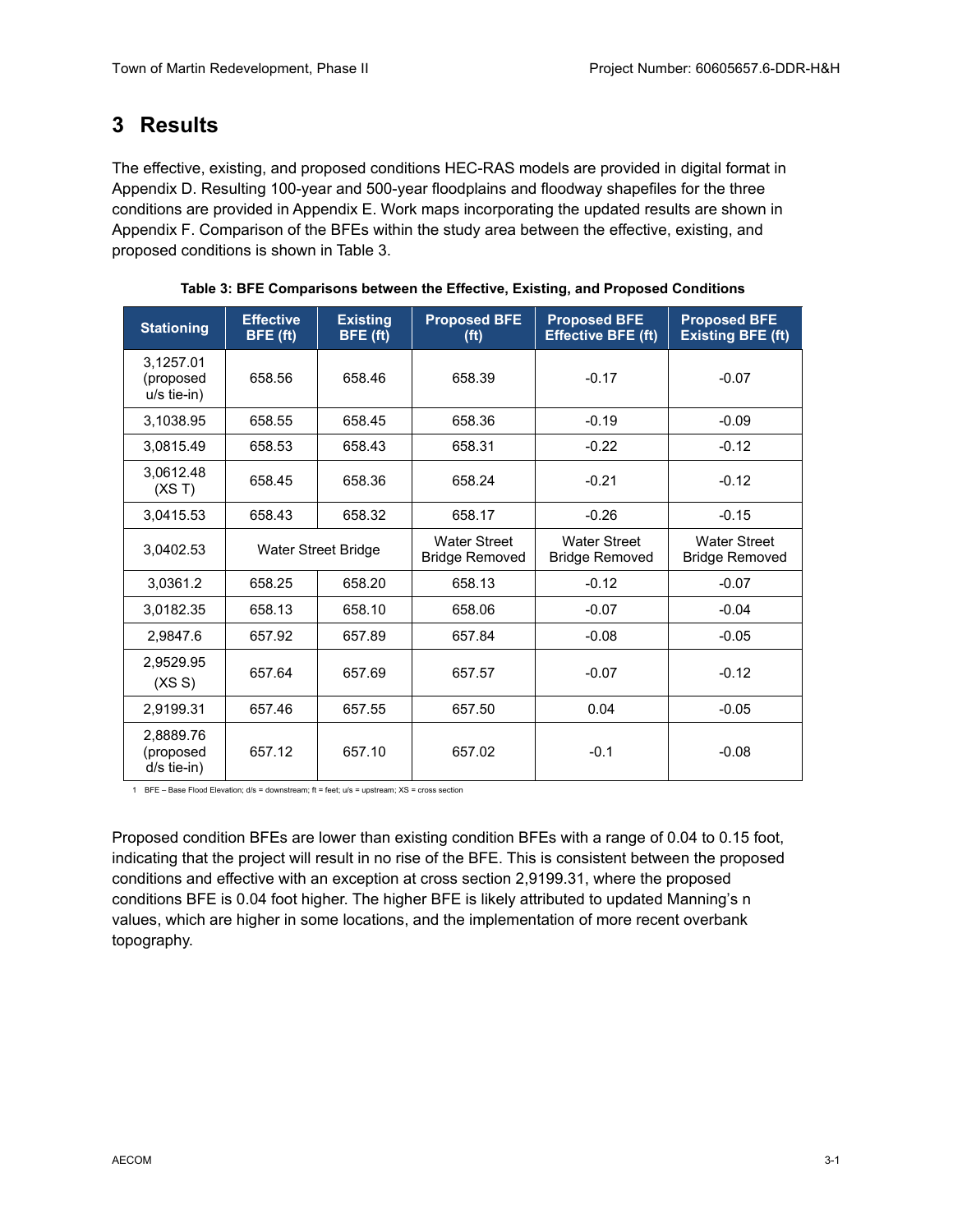## <span id="page-8-0"></span>**4 Endangered Species Act Compliance**

TBD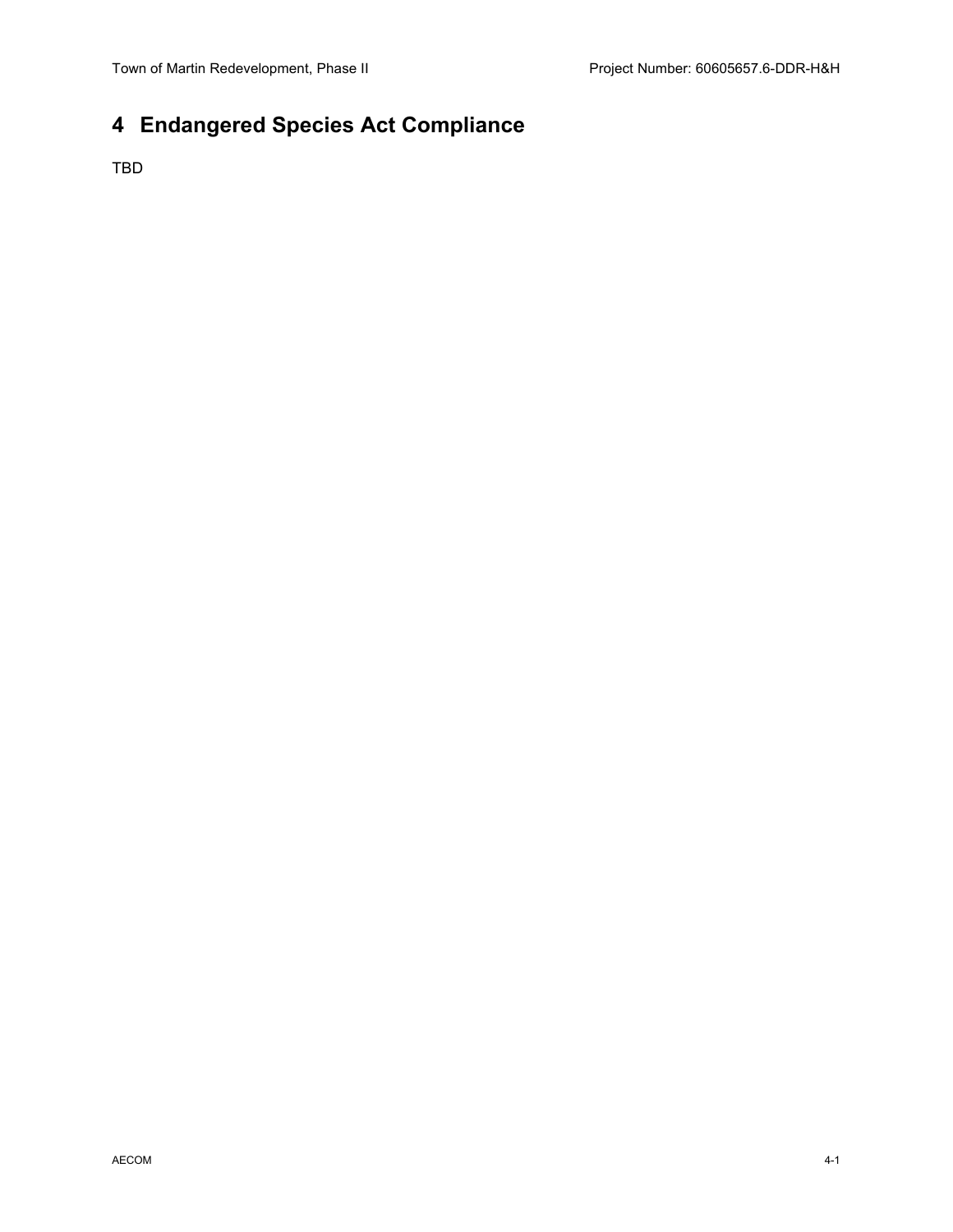## <span id="page-9-0"></span>**5 Summary**

 As part of the Phase II Nonstructural Redevelopment project within the City of Martin, Kentucky, effective, existing, and proposed condition hydraulic models were analyzed to determine the impact updates were made to cross sections [3,1257.01](https://3,1257.01) to [2,8889.76](https://2,8889.76) in order to create existing and which incorporates proposed condition 100-year floodplain, 500-year floodplain, and floodway, is provided in Appendix F, and the annotated FIRM is shown in Appendix G. The draft legal notification to the community is provided in Appendix H. of the proposed project on the effective BFEs and floodway. Utilizing the effective hydraulic model, proposed condition HEC-RAS models. As indicated in Table 3, the proposed conditions are expected to result in no rise in BFE compared to existing conditions. The resultant updated FIRM,